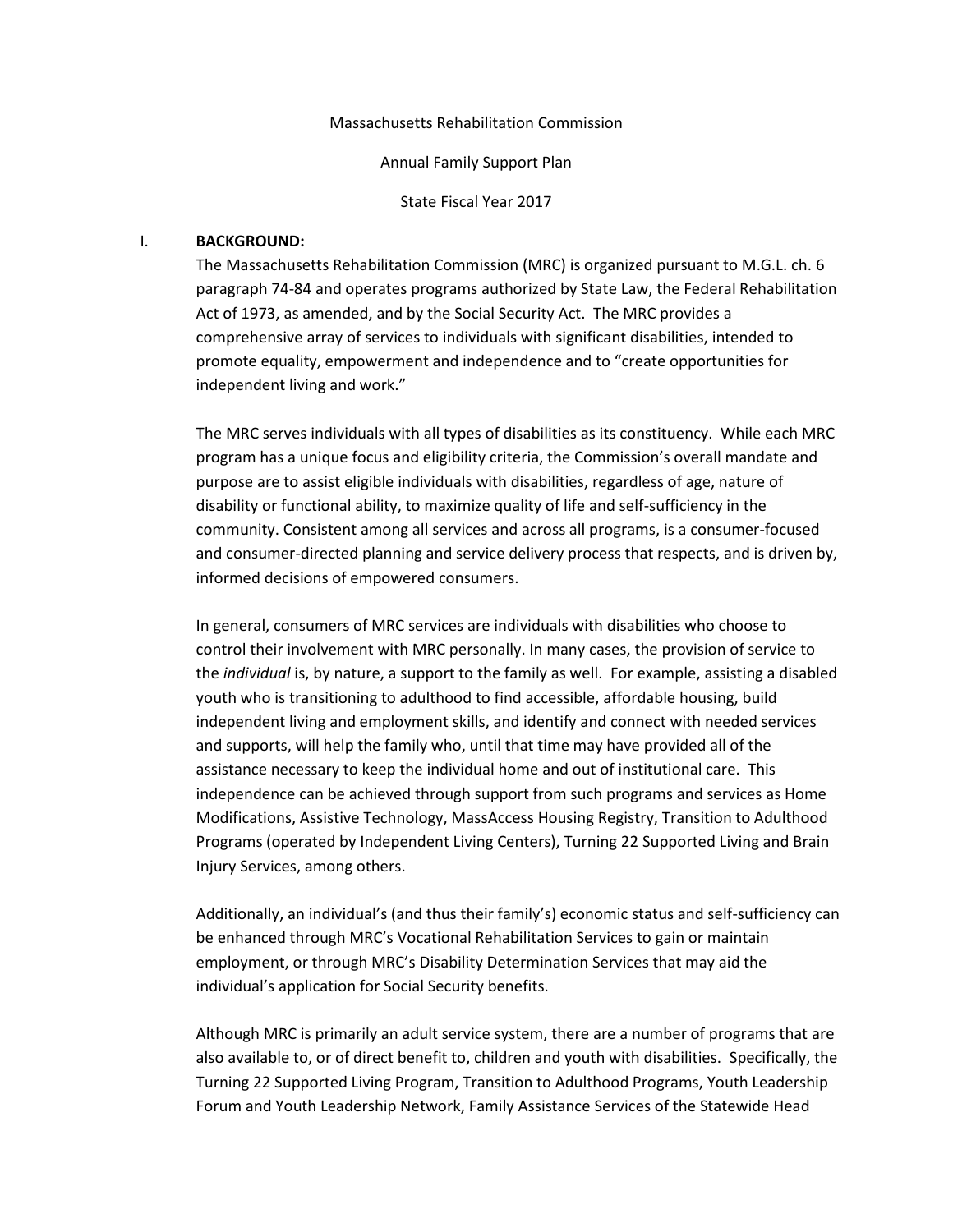Injury Program, the Home Modification Loan Program, MassHousing Registry, and the services under the Assist Technology Programs including the AT Loan Program, MassMatch School Swap, the Requipment program are frequently utilized by families with children or young adults with disabilities.

Additionally, as the state agency designated to operate the Money Follows the Person Community Supports Waivers, MRC is assisting eligible young adults graduating from the Mass. Hospital School who are able to transition into community settings with a range of waiver services.

Finally, consistent with the Workforce Investment and Opportunities Act (WIOA), the MRC Vocational Rehabilitation Division increasingly serves youth and young adults in, or graduating from, high school. As the target population changes, services have been adjusted, and new service types developed to address the issues and needs related to transitioning from child and youth services to adult services, and adult life including independent living and employment. Currently over 30% of clients being served by the Vocational Rehabilitation Division are youth and young adults.

### II. **FAMILY EMPOWERMENT AND SUBSTANTIAL CONSULTATION:**

Consumer involvement has long been an integral aspect of all MRC programs and services and is integrated into service delivery, program development, and day to day operations of the agency. This begins with involvement of the consumer and, when appropriate, his or her legal guardian, in all aspects of development and implementation of his/her individual service plan, individual transition plan, or individual plan for employment.

Furthermore, consumer input is solicited through a variety of means, for the purposes of informing agency decision-making, program evaluation, planning and development. Avenues for consumer involvement include focus groups, formal and informal advisory committees, surveys, needs assessments and utilization of Individual Consumer Consultants who are engaged to share their expertise and experience and consult on specific projects.

In FY'16, specific avenues for empowerment and substantial consultation have included:

- Regular meetings of program-specific and topic-specific advisory committees, including State Rehabilitation Council, Statewide Independent Living Council, Assistive Technology Council, the Home Care Assistance Advisory Committee, and subcommittees of the State Rehabilitation Council including the Artists Beyond Challenges, Unserved and Underserved, and Learning Disabilities and Attention Deficit Disorder Task Forces
- On-going communication with disability awareness and advocacy organizations including the Massachusetts Brain Injury Association, the Federation for Children with Special Needs, the Spinal Cord Injury Association, the Multiple Sclerosis Society, United Cerebral Palsy, and the Asperger Autism Network to obtain regular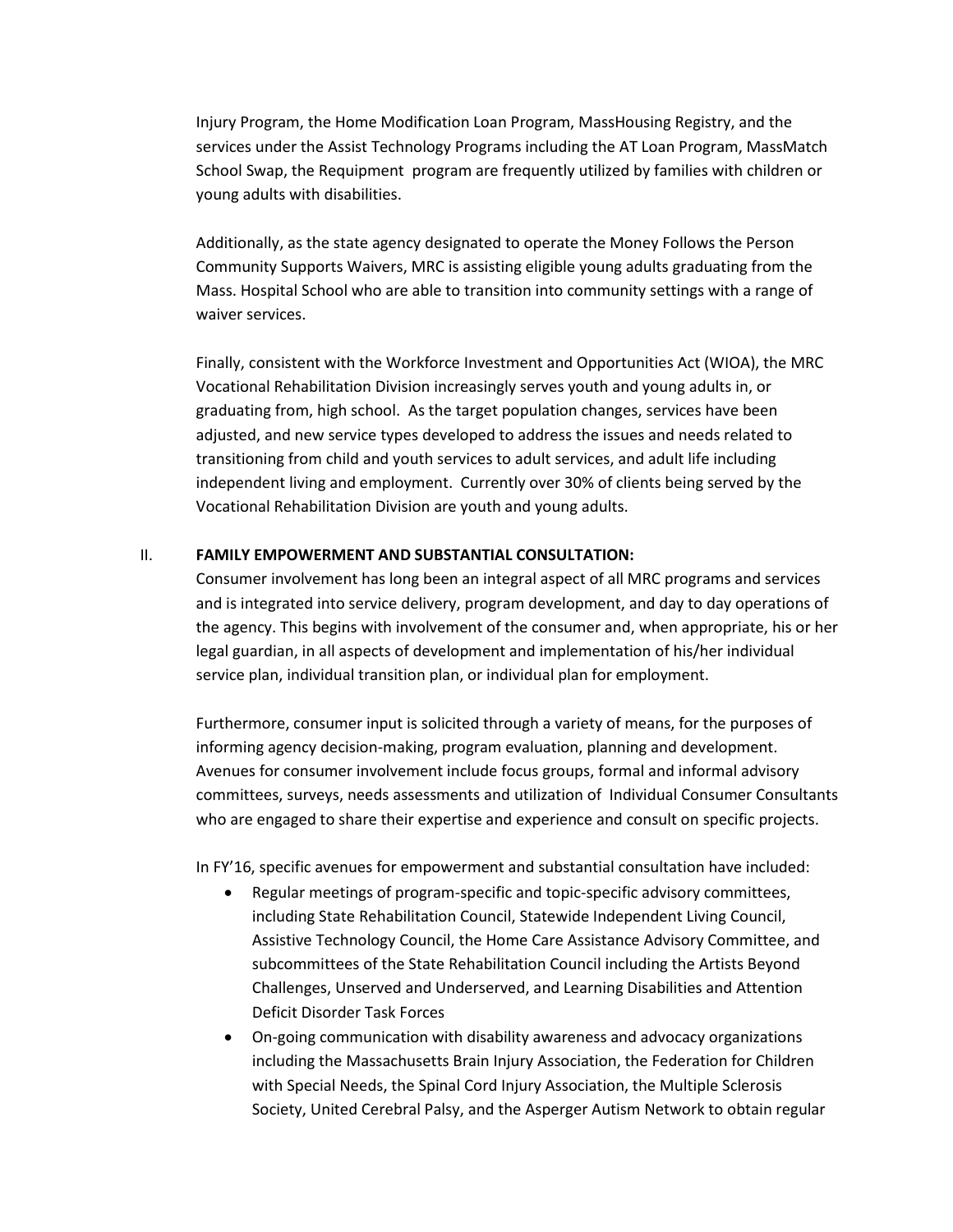feedback regarding the needs of their constituents and the effectiveness of MRC's programs and services in addressing those needs.

- MRC contracts with 11 consumer-directed Independent Living Centers to provide peer support, skills training in self-advocacy and independent living, and systems advocacy on a broad range of issues that impact the lives of individuals with disabilities. MRC maintains a system of regular communication with these centers regarding issues of concern to the community, types of services delivered, and types of supports most needed.
- Participation and collaboration with other state agencies on MassHealth's MFP Stakeholders group. Representatives of the MRC Waiver Unit, which operates the MFP Community Living Waive for MassHealth, actively participate in the stakeholder meetings, consulting with MassHealth in setting the agenda, presenting information, encouraging membership among consumers, their family members and providers and utilizing stakeholder feedback in program development.
- Involvement of consumer consultants in RFR development and review of responses, interview committees and program specific projects throughout the agency
- Consumer satisfaction surveys
- Consumer Needs Assessment survey
- Participation at all meetings of the Statewide Independent Living Council and support and consultation to its subcommittees
- An annual Consumer Conference, new regularly co-sponsored along with MRC by the Massachusetts Commission for the Blind (MCB), the Massachusetts Commission for the Deaf and Hard of Hearing (MCDHH) and the Statewide Independent Living Council (SILC). The conference is planned by a committee of consumers and staff of the 4 sponsoring organizations.

# **III. FAMILY LEADERSHIP:**

As MRC emphasizes empowering the individual with the disability , the agency continues to build opportunities for youth development through mentoring, skills training, peer support and youth leadership training.

In FY' 16 MRC has:

- Built a network Pre-Employment Training Service providers across the state. These community based organizations will provide such pre-employment supports as job readiness soft skills training, individual support and internships that will allow high school students to explore the world of work and begin their connections with MRC's Vocational Rehabilitation services.
- Continued to contract with Partners for Youth with Disabilities (PYD) to further build the Statewide Mentor Match program. Mentoring relationships provide role modeling for youth and allow them to begin to imagine the possibilities for their futures, seeing others with disabilities utilizing resources, accommodations, and their own strengths to build successful careers and lives in the community.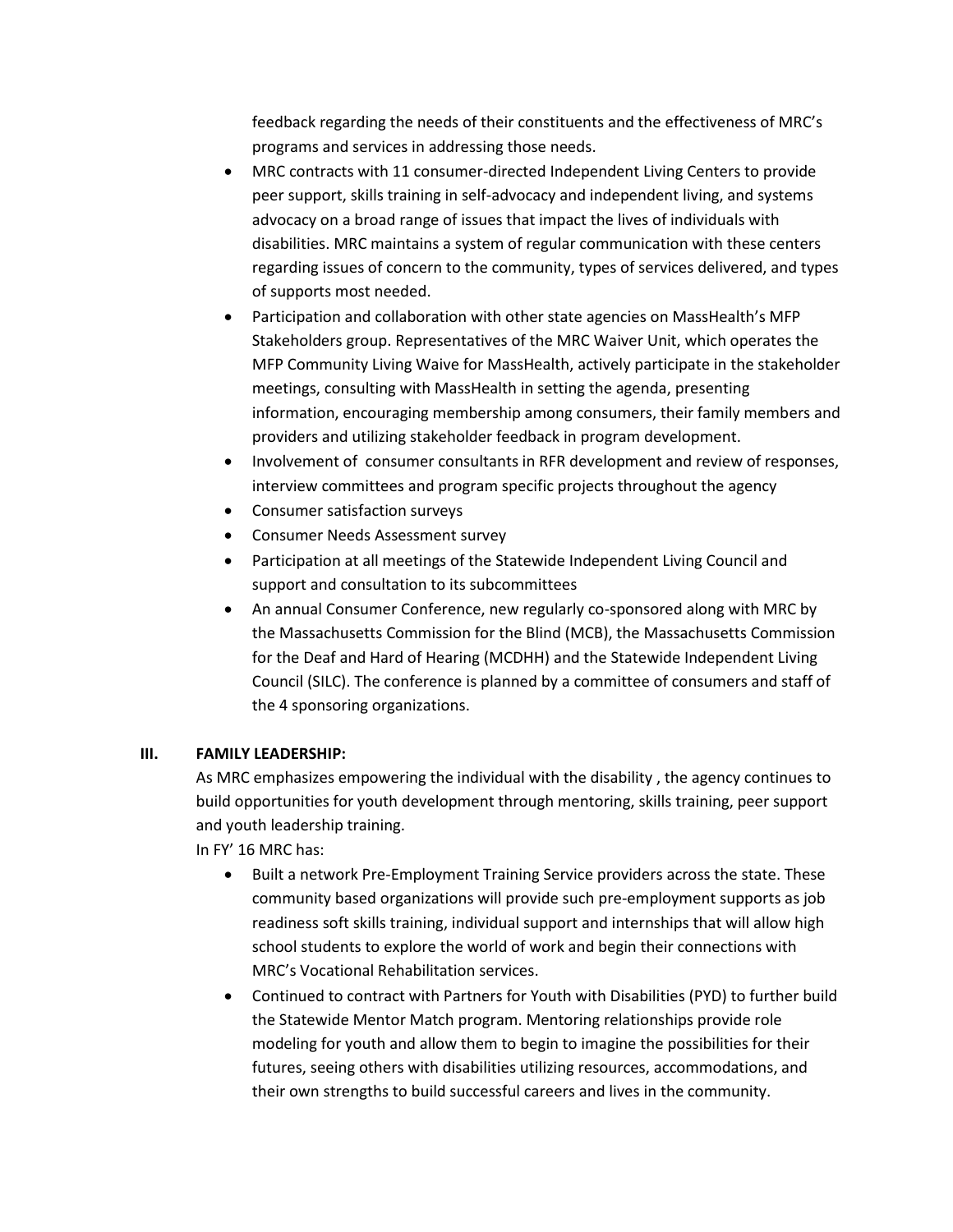- Contracted with Easter Seals to plan and coordinate the annual Youth Leadership Forum. Easter Seals, in addition to collaborating with MRC, worked with its community partners to conduct this 3 day forum that connects youth with disabilities to peer mentors and role models to promote job readiness, civic engagement and policy advocacy.
- Continued to support the year-round Youth Leadership Network, also in conjunction with Easter Seals, and now available in various locations in the state to allow for more youth and more diverse participation.
- Through the Acquired Brain Injury and Money Follows the Person Community Waivers, provided a range of services to allow more individuals to transition from Nursing Homes to community settings, and provided support and services to the individuals and to those family members who are part of the individuals' support network. The MFP Waiver includes "Family Support" as a paid service to "provide training and instruction about the treatment regimes, behavior plans, and the use of specialized equipment that supports the waiver participant to participate in the community. Community/Residential Family Training may also include training in family leadership, support of self-advocacy and independence of the family member." MRC continues to work UMass and MassHealth to identify and support new individuals and organizations that may be qualified to provide this Famil Training support to waiver participants and their families.

### IV. **FAMILY SUPPORT RESOURCES AND FUNDING:**

MRC continues its commitment to maximizing efficiency of available resources for the benefit of individuals with disabilities. This involves gaining a comprehensive understanding of need, as is gathered by all means of substantial consultation described above, and then collaborating with partner agencies and organizations to develop new resources, supports and services, or to adapt existing resources to meet the needs of those with disabilities. Additionally, this entails ensuring that consumers have the knowledge of and access to these resources. As an example, MRC has worked with the Executive Office of Health and Human Services, MassHealth and UMass, and other state disability agencies to develop and implement the Money Follows the Person Waivers. These waivers include the availability of such services as Respite Care, Individual Supports, Family Training Supports, Home and Vehicle Modifications, among others. This expansion of services, beyond what has been available through the MassHealth State Plan and disability agencies, allows community living to be an option for many who might otherwise be destined to remain in facilities. Among those served through these waivers are individuals who choose to return to a family home, youth who have graduated from the Mass. Hospital School, and others in nursing homes who choose to live in their own homes or apartments in the community. MRC actively outreaches to organizations and communities about this waiver and as a result is filling available Community Living slots at a rapid pace.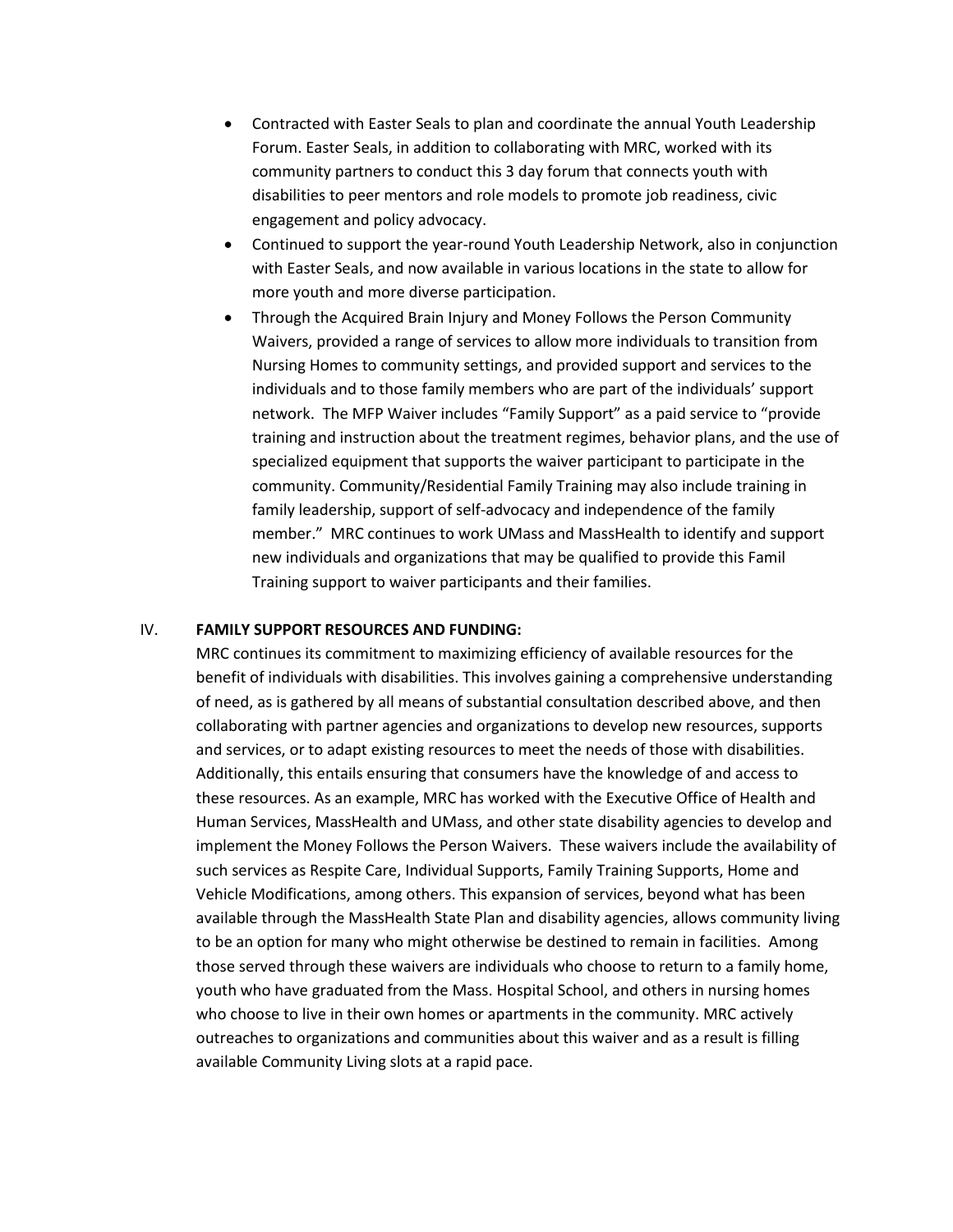MRC's Independent Living and Assistive Technology Department's Requipment program works to refurbish and redistribute assistive technology devices and durable medical equipment to consumers in need. While Requipment serves people across the lifespan, it is often utilized by families with children with disabilities who outgrow devices and are now able to pass them along to others in need. Requipment staff are actively engaged with community organizations and provide outreach and information about the process for both donating and receiving equipment.

As the Vocational Rehabilitation Division continues to expand it work with high school students, new needs are identified and new services have been developed. This includes the Pre-Employment Training Services, as the traditional MRC Vocational Rehabilitation consumer is no longer an adult with a work history prior to becoming disabled. As more people with no work experience come into MRC for services, new types of programs to allow for skill development and hands-on experience had to be developed. It was also recognized that the issues related to public benefits for youth transitioning from depending upon their parents, require benefits counselors to have specific training and expertise. In FY'16 MRC responded to this need by hiring 3 Transition Benefits Counselors who provide outreach, education and individual benefits planning and counseling to youth and their parents. There is one Benefits Counselor assigned to each MRC District and they work closely with the area offices in that region to coordinate outreach, consult with counselors, consumers and families, and provide relevant training to MRC staff, staff at other state agencies, and community organizations and parent groups.

Additionally, MRC continues to be involved in partnerships and initiatives aimed at expanding services, maximizing resources, and ensuring that the right services get to those in need in a timely manner.

In FY'16, this has included:

- Working with the Executive Office of Health and Human Services (EHS), MassHealth, the Executive Office of Elder Affairs (EOEA), and other state disability agencies on the Centers for Medicare and Medicaid (CMS)-funded Balancing Incentive Program (BIP). Massachusetts' goals include expanding and improving upon the "No Wrong Door" system for accessing home and community based as implemented through the MRC-supported Aging and Disability Resource Consortia (ADRCs), developing standardized functional needs assessment domains and ensuring the provision of conflict-free case management. MRC continues to be an active partner in the development and operation of the MassOptions information and referral system which began operation in FY'16, and has played a key role in developing and testing the Person-Centered Planning training curriculum that will serve as a national model for training case managers.
- Partnering with the Department of Elementary and Secondary Education to provide professional development and family engagement supports to Secondary Transition Staff in six school districts. During FY'16, this has included assisting schools to set up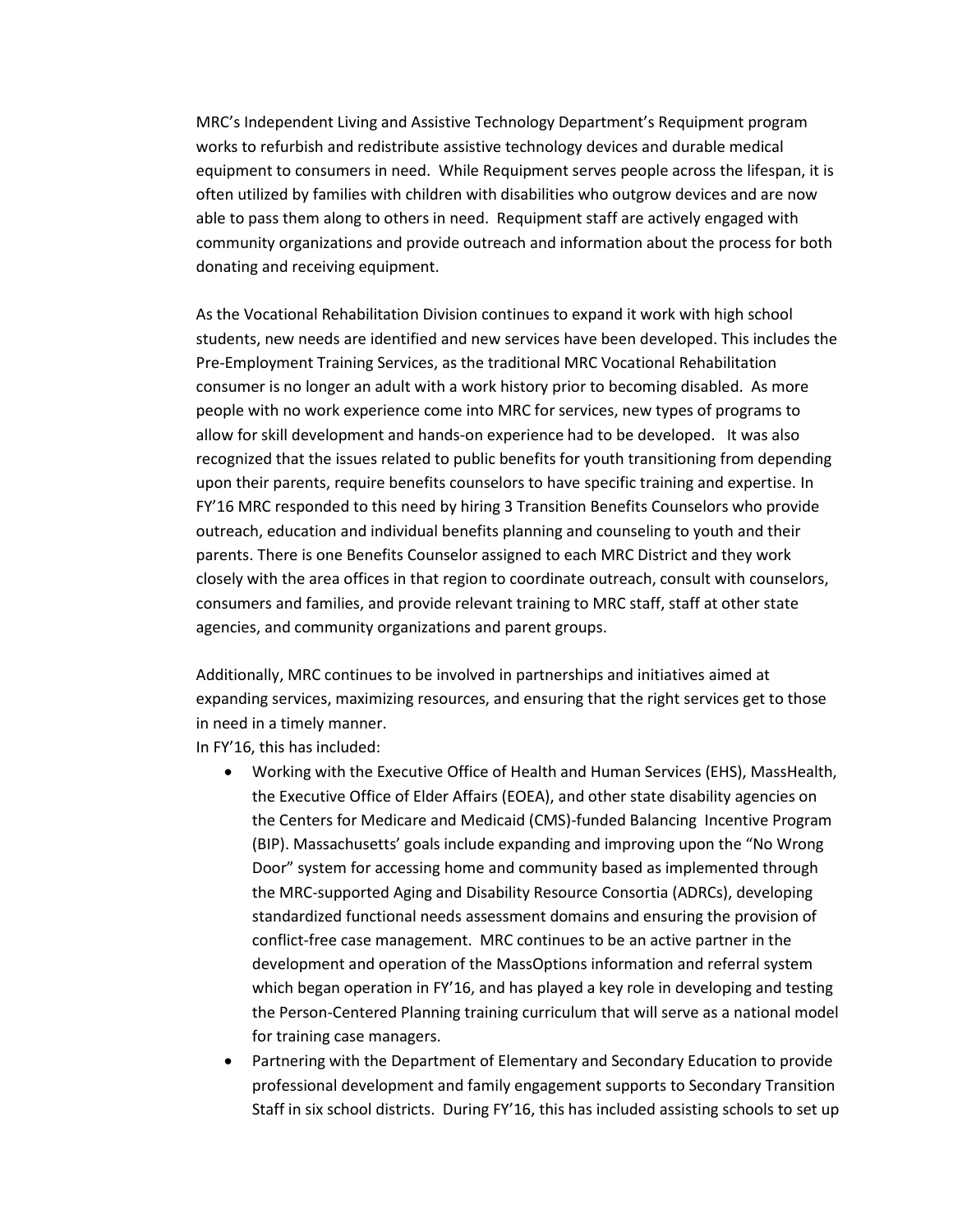their first Transition Resource fairs for parents, students and school personnel, coordinating outreach and education sessions with the MRC Transition Benefits Counselors at each of the target districts, facilitating schools' sharing of best practices with other school systems, and facilitating the working relationships of MRC-VR counselors with key transition-related personnel at each school district.

- MRC-VR continues to ensure the availability of a Rehabilitation Counselor at every public high school, and builds relationships with school personnel involved with transitioning students with disabilities, including Special Education teachers, Guidance Counselors and Transition Specialists.
- Collaborating with MassHealth and other state agencies to implement the Money Follows the Person and the Acquired Brain Injury Waivers, both of which expand services and supports available to eligible consumers.
- Leveraging Federal Grants for Assistive Technology, ADRCs, and improving upon services available to elders who have experienced brain injuries.
- In effort to continuously improve services to target populations, MRC continued to partner with community based disability organizations to identify unmet needs, define best practices and implement staff training. MRC continued its collaboration with AANE for staff training and consultation to ensure staff are able to address the unique needs of this often under-served population.

## V. **ACCESSING SERVICES AND SUPPORT:**

To expand and improve upon methods of increasing awareness of service availability to its constituents, MRC continues to support various methods of outreach and education about available resources and supports, including, but not limited to families. This includes:

- Actively partnering with UMass and other state agencies to operate MassOptions, including ensuring that staff have been properly trained to be able to handle calls that come in to the agency.
- Contracting with UMass to support the Massachusetts Network of Information Providers (MNIP).
- Using the annual Consumer Conference to outreach to, inform and educate consumers about the wide range of available services, through workshops and information tables.
- Provide support to the Independent Living Centers, ADRCs, and Massachusetts Brain Injury Association to enable them provide extensive information and referral services, including Long Term Care Options Counseling
- Collaborating with other state agencies to enhance the No Wrong Door concept and implement the activities designed and funded through BIP.
- Support assistive technology informational websites, including GetATStuff.org, MassMatch and Requipment.
- Contract for Assistive Technology Demonstration and Loan Centers that provide information and access to assistive technology devices.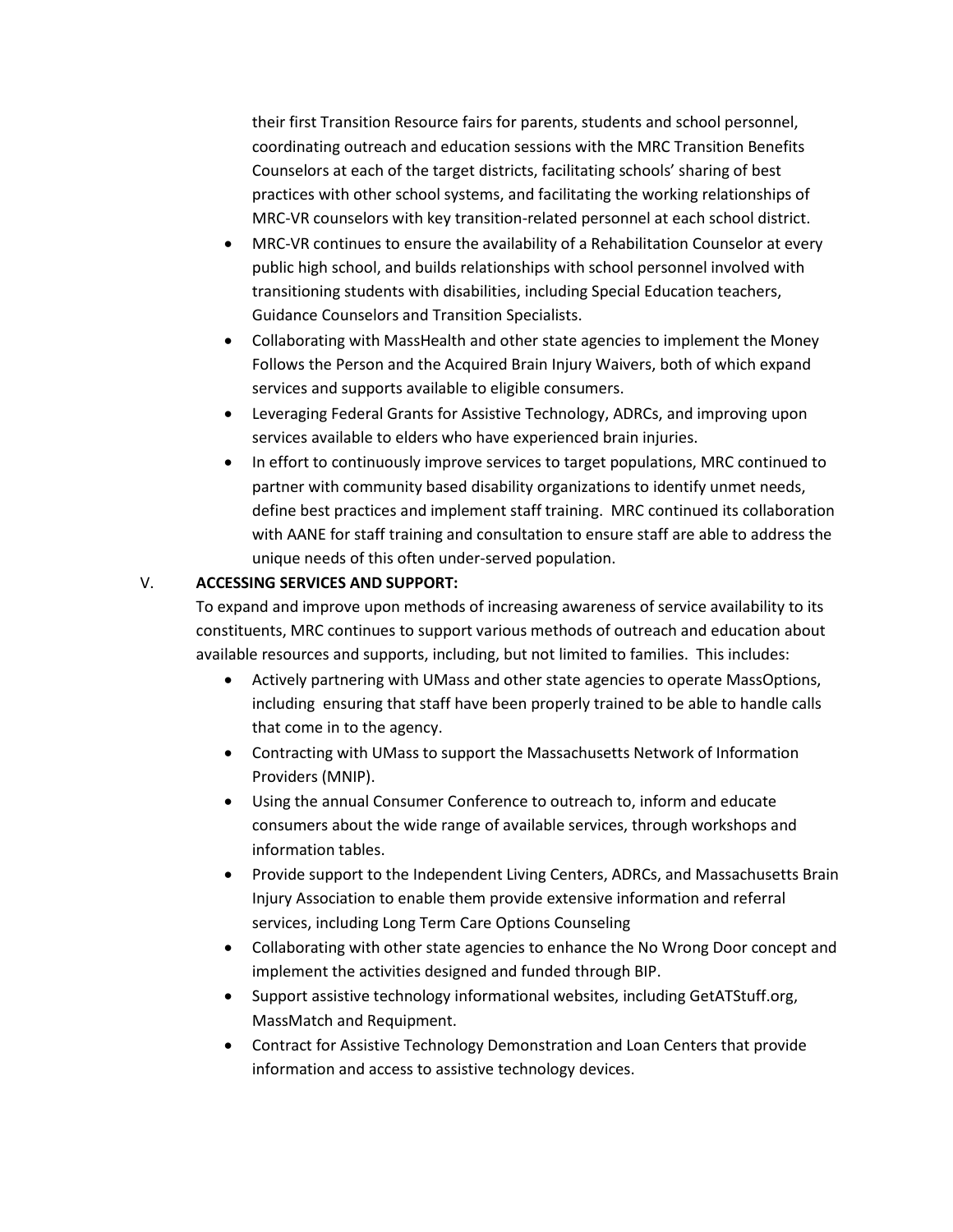- Support the MassAccess Housing Registry, a website that allows individuals with disabilities and their families to search for available housing that meet their geographic, accessibility and financial needs.
- The Vocational Rehabilitation division continues to ensure the availability of a Vocational Rehabilitation Counselor in every public high school in the state for the purposes of identifying students with disabilities and assisting them in accessing adult services.
- MRC hired and ensured training of 3 Transition Benefits Counselors who have already begun to conduct outreach and education, network with transition-focused workgroups and task-forces, attend parent organization meetings, and conduct staff trainings at relevant organizations to ensure their availability as a resource is known.
- Through contracts with Independent Living Centers, MRC supports the Transition to Adulthood Programs that provide skills training, peer support, advocacy and information and referral to transition age youth with disabilities. Through skills training and exposure to adult peer role models, participants in these programs learn skills, build confidence and learn about supports and services that may be available to them as they work towards independence. In FY'16 MRC has expanded these programs and will continue to work toward ensuring that they are available statewide. In addition, in this past year, all of the TAP programs have incorporated components that provide support and education to parents and guardians of the program participants so that they are better able to prepare their young adult for transition to adulthood.

# VI. **CULTURALLY COMPETENT OUTREACH AND SUPPORT:**

The Massachusetts Rehabilitation Commission is committed to facilitating access to services for those with disabilities from all communities. MRC employees Bilingual Counselors and Counselors for the Deaf (fluent in American Sign Language). In addition to ensuring a diverse and culturally competent staff, MRC contracts with providers to facilitate connections to services. For example:

- Application and outreach materials are available in multiple languages representative of Massachusetts communities.
- The agency contracts for over the phone and face to face translation services available for all programs.
- In addition to having Counselors for the Deaf at area offices, MRC contracts for ASL interpreters for individual and large group meetings and ensures that public events sponsored by the agency have ASL interpreters and CART reporters available.
- The Statewide Head Injury Program has, as one of its core services, Cultural Facilitators contracted to assist consumers in connecting to services, programs and activities within their communities.
- The Unserved/Underserved Subcommittee of the State Rehabilitation Council (SRC) works with the SRC to identify underserved populations and to develop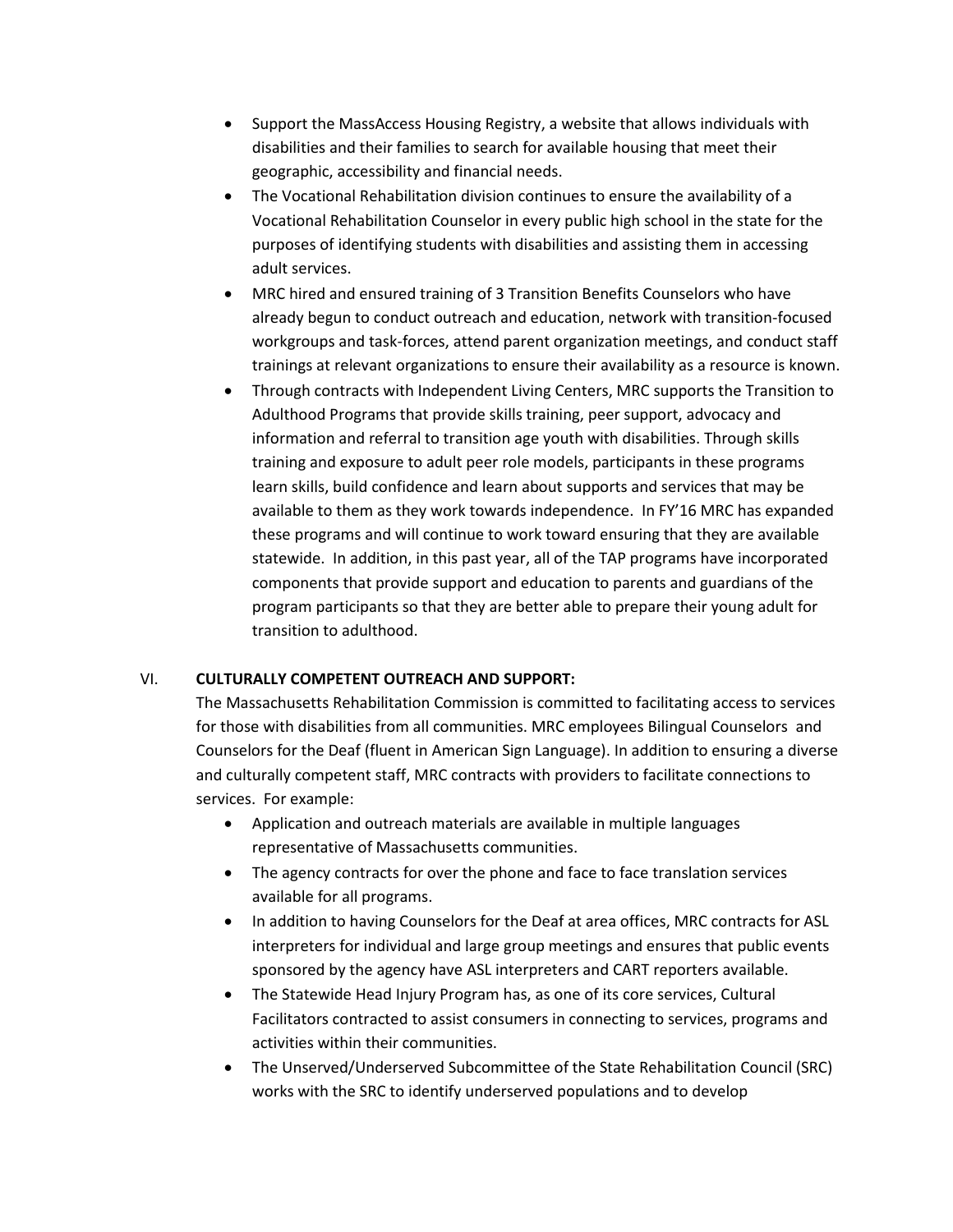recommendations for action to increase access to and effectiveness of services to the groups identified.

 MRC also contracts with many multicultural service providers across the state, including a multicultural independent living center, multicultural home care providers, and cultural facilitation providers, among others.

## VII. I**NTERAGENCY COLLABORATION:**

As evidenced throughout this report, the Massachusetts Rehabilitation Commission values interagency collaboration as a means of assuring that the best possible array of services is made available to people with disabilities across the lifespan, and with minimal disruption when changing service types due to changes in eligibility or need. To that end, MRC actively participates in cross-agency work groups and committees that address the needs of persons with disabilities, or to ensure that the needs of persons with disabilities are included in nondisability specific program planning activities. FY '16 Interagency activities have included:

- Active participation on the EHS-led Transition Workgroup whose purpose is to identify gaps and disruptions in services related to transitioning from one state agency to another or one service type to another within a state agency.
- Representation on the Transition Advisory Committee (TAC) in which state agencies collaborate to address Chapter 688 referrals, assignments and transfers, as well as the 688 referral process itself.
- Planning and sponsorship of the Consumer Conference in conjunction with Massachusetts Commission for the Blind, Massachusetts Commission for the Deaf and Hard of Hearing, and the Statewide Independent Living Council.
- Active collaboration with EHS, MassHealth, UMass, and multiple state agencies, and with the MFP Stakeholders group for continuous evaluation, monitoring, planning and development of Waiver operations.
- MRC continues to work in conjunction with the Executive Office of Elder Affairs (EOEA), the Aging Service Access Points and Independent Living Centers to facilitate the on-going development and operation of the Aging and Disability Resource Consortia (ADRCs) across the state.
- Also in collaboration with EOEA and its provider network, MRC is working to improve identification of, and delivery of services to, elders who have experienced a brain injury.
- MRC remains actively involved in the Balancing Incentives Program steering and subcommittees that continue to develop and implement strategies for increasing availability of home and community based services to allow for more people with disabilities to remain living in the community and to rebalance Medicaid spending in favor of community-based options over facility-based care.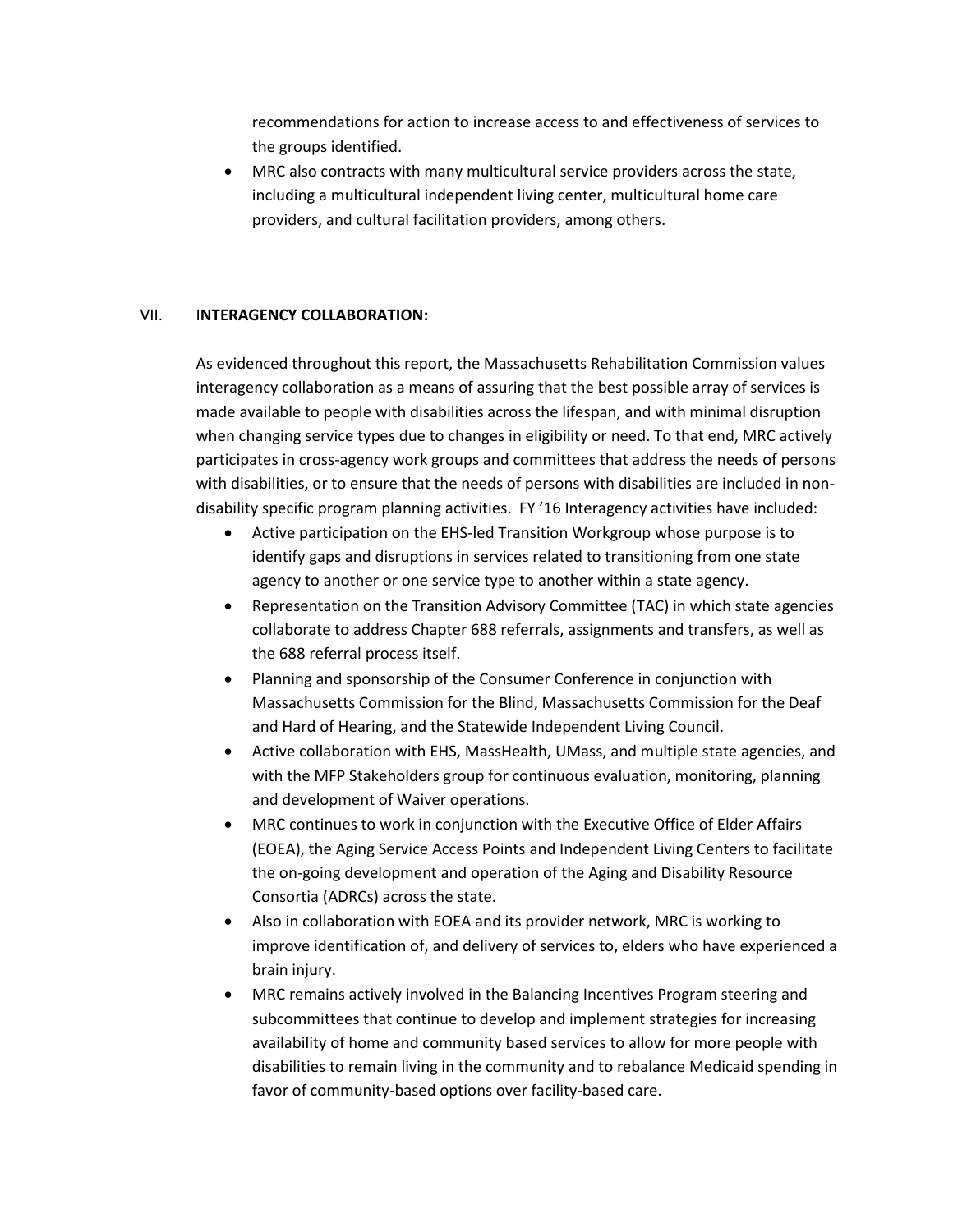- MRC continues to collaborate with the Department of Elementary and Secondary Education to provide professional development for High School Transition staff in six school districts. In FY'16, MRC has assisted school districts in setting up their first Transition Resources fairs for students, parents and school personnel, coordinated outreach and education with the 3 Transition Benefits Specialists at each of the districts, facilitated sharing of best practices information among school districts, and helped to build the relationships between school personnel and MRC-VR counselors.
- In line with the Workforce Investment and Opportunities Act (WIOA), MRC has strengthened relationships with state agencies through Memoranda of Understanding with the Department of Elementary and Secondary Education, the Department of Developmental Services, the Department of Mental Health, the Massachusetts Commission for the Blind, the Massachusetts Commission for the Deaf and Hard of Hearing, MassHealth, the Department of Labor and Workforce Development and the Department of Transitional Assistance. These agreements identify ways in which each agency will collaborate with MRC in its goal of enabling persons with disabilities to gain competitive employment.
- MRC participates on the Autism Commission as multiple agencies work to improve services for individuals on the Autism Spectrum. In addition, MRC chairs the Employment Subcommittee of the Commission.
- MRC continues to have representation and participation on many interagency task forces, workgroups and partnerships including the Statewide Hoarding Taskforce, the Health and Disability Partnership, Building Partnerships for the Protection of Persons with Disabilities, the Massachusetts Developmental Disabilities Council, and multiple transition-related regional workgroups.

## **GOALS FOR FY'17:**

In addition to continuing the myriad of programs and activities already described, MRC has goals for FY'17 to further improve, expand, increase access to, or better coordinate services that will further improve the lives of individuals with disabilities and their families. These include:

- Through the state procurement process, MRC will work to expand the availability of Transition to Adulthood Programs to all Independent Living Centers in the state.
- Also through the procurement process, MRC will identify a provider to continue to build upon the successes of the Youth Leadership Forum and the subsequent Youth Leadership Network.
- To address the concerns about transitioning from facility care to community living, the MRC Waiver Unit will develop Peer to Peer outreach that will connect individuals and families of individuals who have successfully transitioned from nursing homes with those currently residing in nursing homes. This peer program will provide information about the transition process, including the emotional aspects, from a peer perspective.
- Building upon the network of Pre-Employment Services Providers working along with VR Counselors in the high schools, MRC will procure the services of a provider or providers of